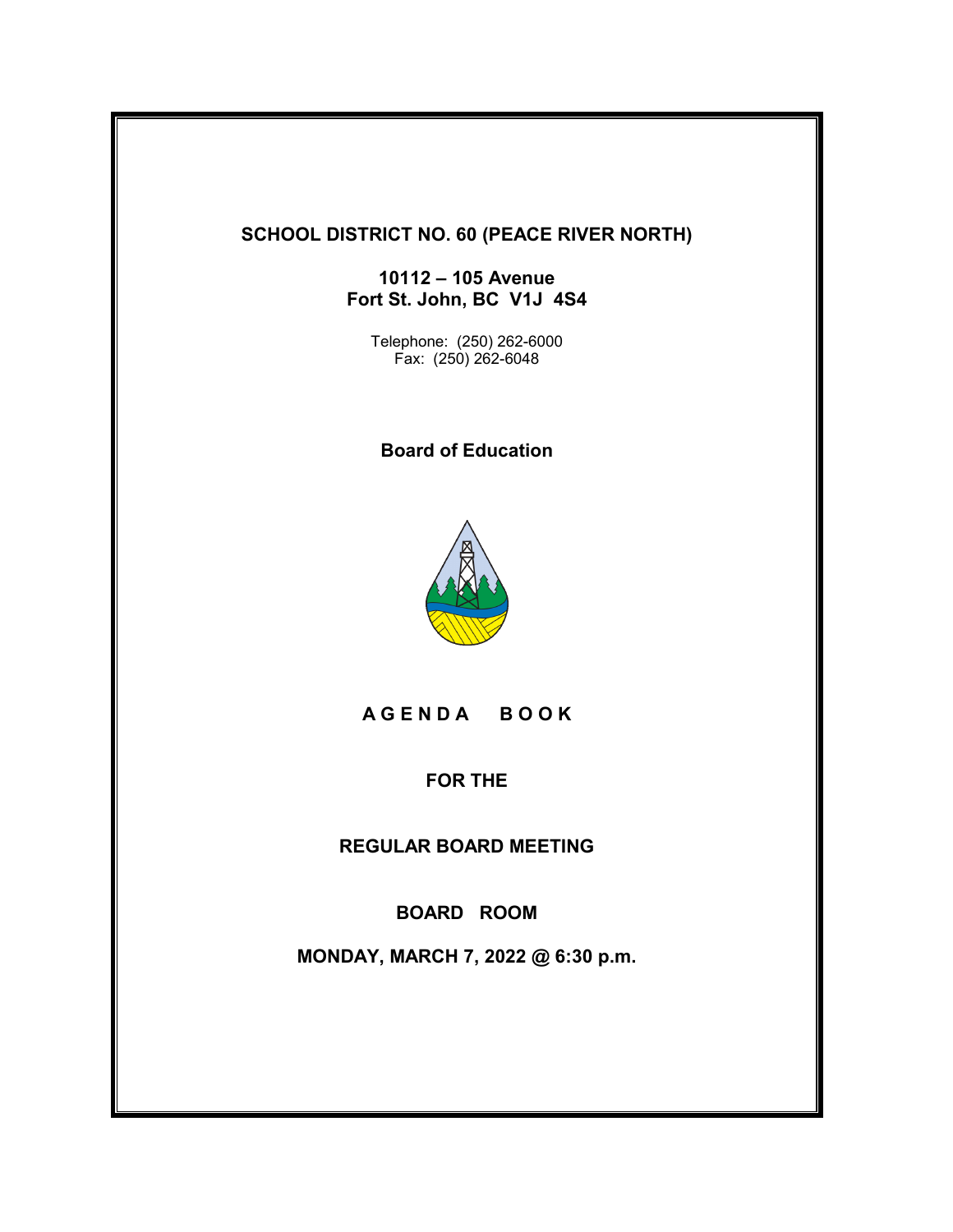All our students will graduate, crossing the stage with dignity and grace.

# **OUR VALUES**

The core values that guide the work of the school division are *RESPECT, COMPASSION, HONESTY, RESPONSIBILITY, and RELATIONSHIPS*.

### **OUR STRATEGIES**

As a district, we are committed to FOUR OVER-ARCHING STRATEGIES:

- $\div$  DELIVERY OF EXCELLENT EDUCATIONAL PROGRAMMING FOCUSSED ON STUDENT OUTCOMES
- $\div$  PROVISION OF ETHICAL LEADERSHIP FOCUSSED ON RELATIONSHIPS AND CONTINUOUS IMPROVEMENT
- $\div$  EXEMPLARY MANAGEMENT PRACTISES FOCUSSED ON ALIGNING RESOURCES FOR OPTIMAL RESULTS
- ENGAGED GOVERNANCE FOCUSSED ON ADVOCACY, ACCOUNTABILITY, AND COMMUNITY PARTNERSHIPS

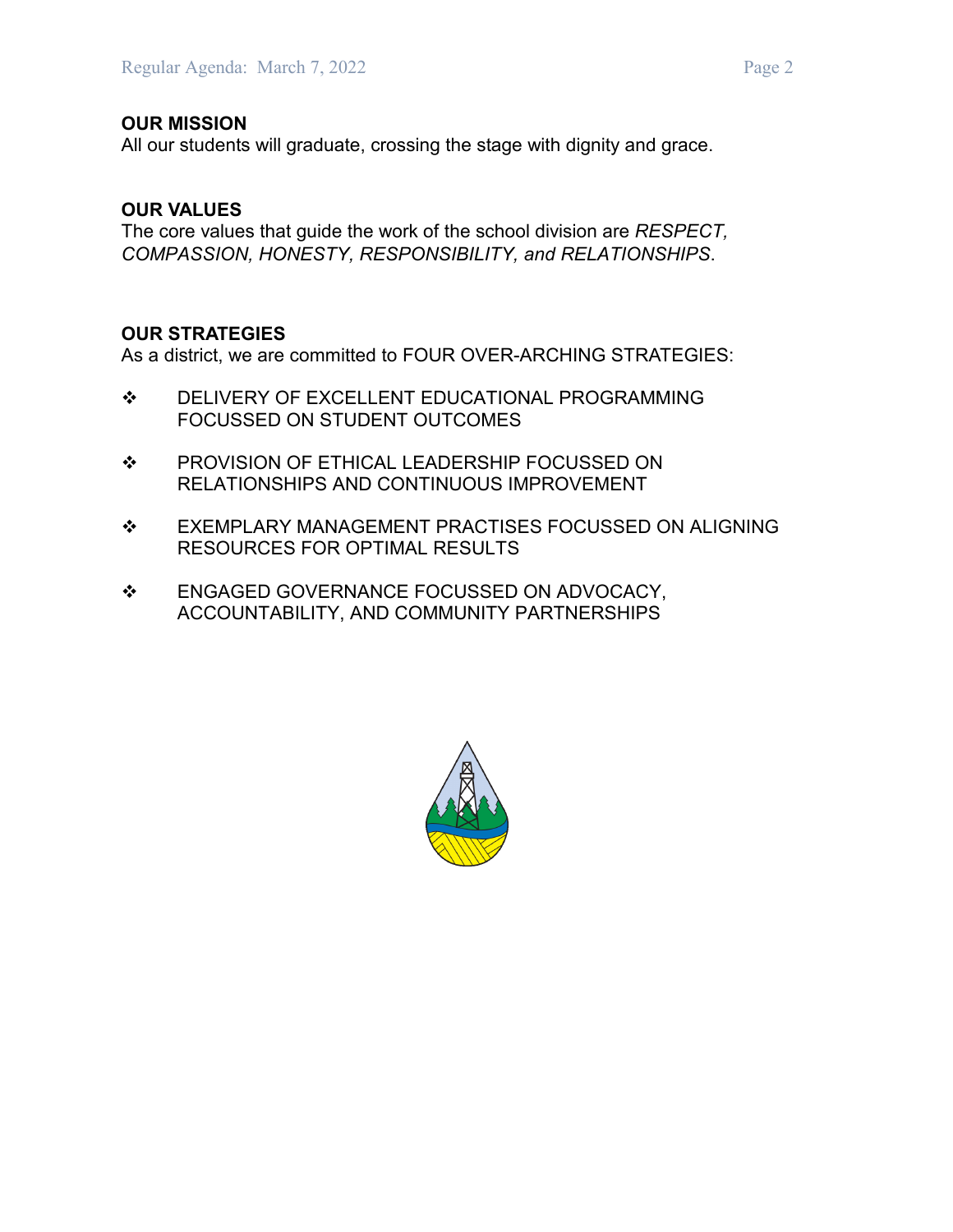#### **REGULAR BOARD MEETING**

#### **MONDAY, MARCH 7, 2022**

#### **6:30 P.M.**

*This meeting will be recorded and available on our School District website.*

#### **AGENDA**

#### 1.0 **Call to Order**

*Acknowledgement that today's Board Meeting is being held within the traditional territory of the Dane Zaa and Treaty 8.*

#### 2.0 **Additions to the Agenda/Acceptance of the Agenda**

3.0 **Presentations/Delegations**

#### 4.0 **Trustee Input (Celebrations)**

#### 5.0 **Minutes of the Regular Board Meeting, February 22, 2022** (pages 5-11)

- 5.1 Approval of the Minutes
- 5.2 Business Arising from the Minutes *(See attached Action Item List for completed and ongoing items)*

#### 6.0 **Approval of Excerpts of the In Camera Board Meeting January 24, 2022** (page 12)

#### 7.0 **Announcements and Reminders**

| March 7     | NPAA Meeting                                     |              |                   |
|-------------|--------------------------------------------------|--------------|-------------------|
| March 9     | Labour Management Meeting                        |              | Virtual           |
| March 16    | District Joint Health & Safety Committee Meeting |              | Board Room        |
| March 16/17 | Early Dismissal Day                              |              |                   |
| March 21    | <b>BCSTA AGM Motions to Membership</b>           |              |                   |
| March 21    |                                                  |              |                   |
| to April 4  | <b>Spring Break</b>                              |              |                   |
| April 4     | <b>NPAA Meeting</b>                              | 4:00 p.m.    |                   |
| April 11    | <b>Policy Committee Meeting</b>                  | $11:00$ a.m. | <b>Board Room</b> |
| April 11    | <b>COTW Meetings</b>                             | 12:30 p.m.   | <b>Board Room</b> |
| April 15/18 | Good Friday/Easter Monday                        |              |                   |
| April 21-24 | <b>BCSTA AGM</b>                                 |              | Vancouver         |
| April 22    | NID Day (Pro-D)                                  |              |                   |
| April 25    | <b>Board Meetings</b>                            | 5:00 p.m.    | Board Room        |
| April 26    | SUP-PAC Meetings (Snow/Evans)                    | 12:00 p.m.   |                   |
| May 2       | NPAA Meeting                                     |              |                   |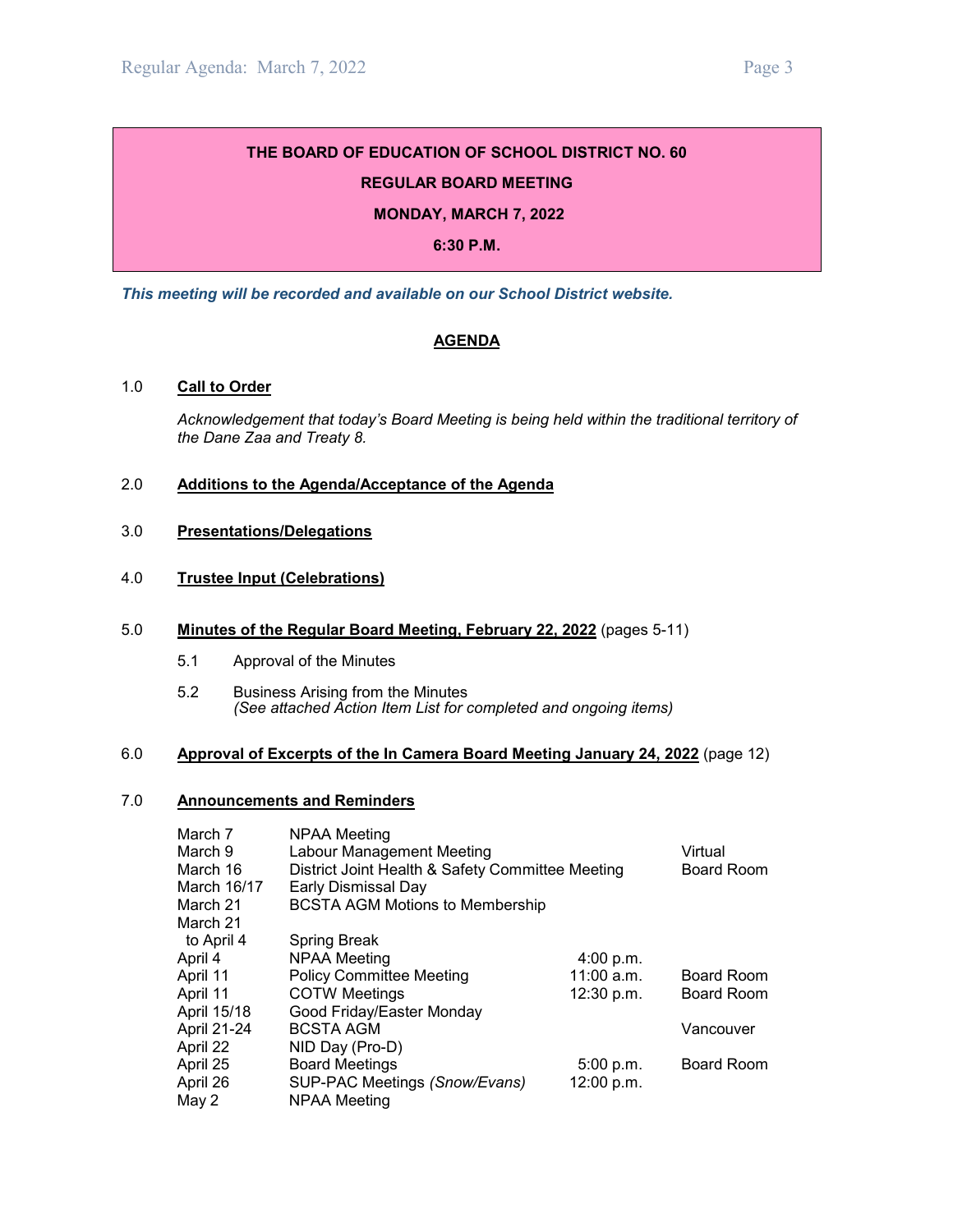| May 6         | NID Day (Indigenous Learning) |            |            |
|---------------|-------------------------------|------------|------------|
| Mav 9         | <b>COTW Meetings</b>          | 12:30 p.m. | Board Room |
| May 23        | Victoria Dav                  |            |            |
| May 24 (Tues) | <b>Board Meetings</b>         | 5:00 p.m.  | Board Room |
| May 24        | <b>SUP-PAC Meetings</b>       | 12:00 p.m. | Board Room |

#### 8.0 **Senior Staff Reports**

- 8.1 Superintendent's Report (page 13)
- 8.2 Secretary-Treasurer's Report (page 14)

#### 9.0 **Other Reports**

- 9.1 BCSTA *Trustee Evans (Attachment)*
- 9.2 BCPSEA *Trustee Gilliss*
- 9.3 Board Pro-D Committee *Chair Gilbert*

#### 10.0 **Correspondence**

- 11.0 **Unfinished Business**
- 12.0 **New Business**
- 13.0 **PRNTA Update** Michele Wiebe, President
- 14.0 **CUPE Local #4653 Update** Jennie Copeland, President
- 15.0 **District Parent Advisory Council (DPAC) Report** President
- 16.0 **Questions from the Press and Public**
- 17.0 **In Camera Motions brought forward for implementation**
- 18.0 **Adjournment**

\*\*\*\*\*\*\*\*\*\*\*\*\*\*\*\*\*\*\*\*\*\*\*\*\*\*\*\*\*\*

*Please Note:*

*Where an individual/group knows in advance they wish to address the Board, a request in writing should be made to the Secretary-Treasurer one week in advance of the Board Meeting in accordance with Board Policy #1003.1.*

*The request must indicate the subject of the presentation, any technology requirements (ie. screen, projector, laptop use) and the estimated time required for the presentation. Presentations will be limited to a maximum of 10 minutes, unless approved otherwise.*

*If approval is granted, an electronic/written copy of the presentation must be provided no later than Thursday of the week before the date of presentation.*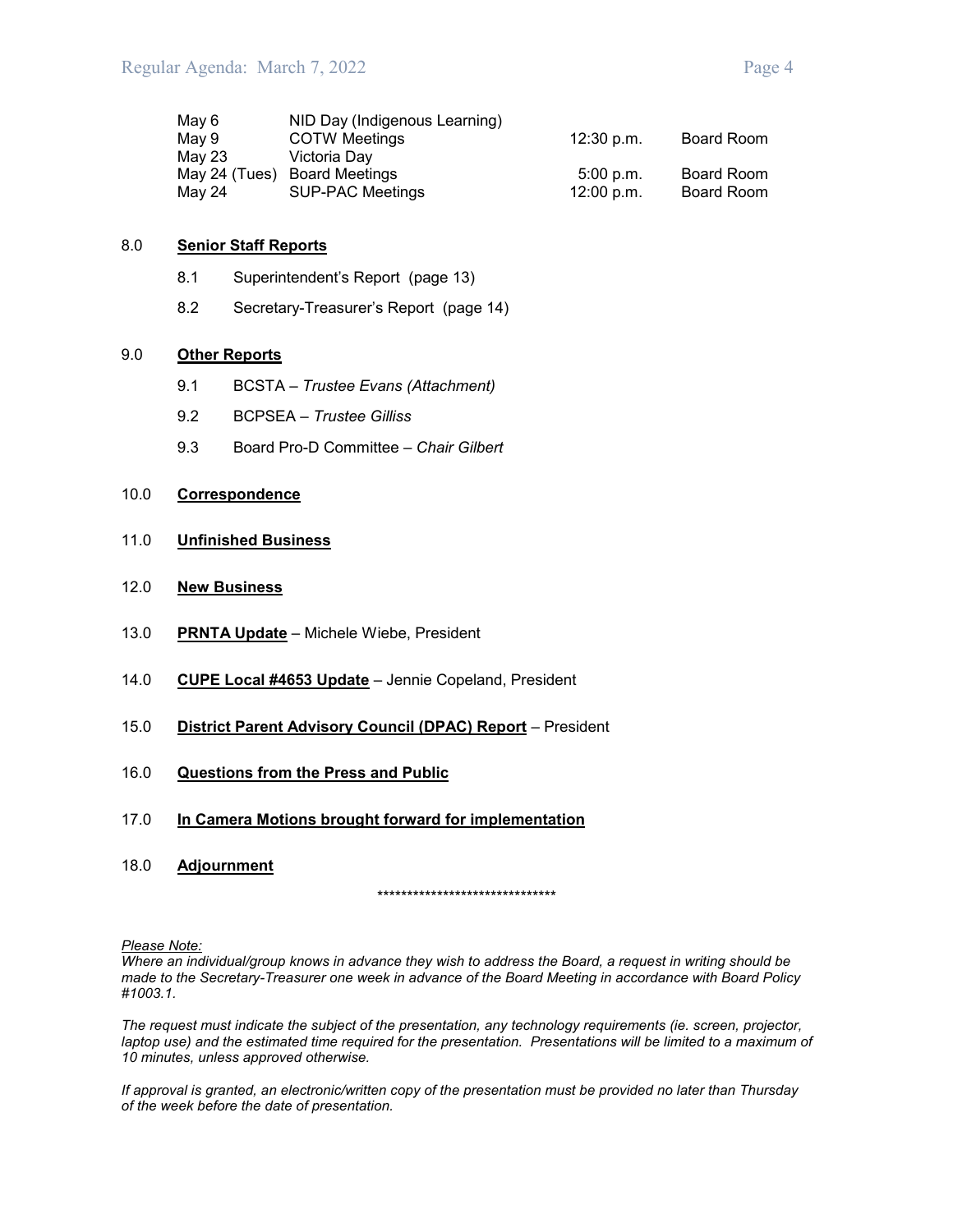# **"PROVISIONAL" MINUTES SCHOOL DISTRICT NO. 60 (Peace River North)**

#### **REGULAR MEETING Tuesday February 22, 2022 6:30 p.m.**

*Present:* Helen Gilbert, Chair – Board of Education (Area 5) *(via Zoom)* Madeleine Lehmann, Vice-Chair (Area 1) Ida Campbell, Trustee (Area 4) David Scott-Moncrieff, Trustee (Area 2) Bill Snow, Trustee (Area 5)

Stephen Petrucci, Superintendent of Schools Angela Telford, Secretary-Treasurer Leah Reimer, Recording Secretary

*(Guests/Media)*

None

*Regrets:* Erin Evans, Trustee (Area 5) Nicole Gilliss, Trustee (Area 3)



**Call to Order** Chair Gilbert called the meeting to order at 6:30 p.m.

*Chair Gilbert acknowledged the traditional territorial lands of the Dane Zaa and Treaty 8.*

*Meeting to be recorded and archived on our District website*

#### **Agenda**

Approval of the Agenda

Motion #15-22 Scott-Moncrieff/Snow THAT the agenda be accepted as presented.

CARRIED.

#### **Presentations/Delegations** *None*

**Trustee Input** At this time, opportunity was given for Trustees to report on activities undertaken and/or information of interest:

Trustee Campbell

- Attended PAC Meeting
- Attended Tiny Eye consultation with a student (grandson)
- Sherrill Warrington re: the NIB
- Attended today's SUPAC meeting

#### Trustee Evans

• Absent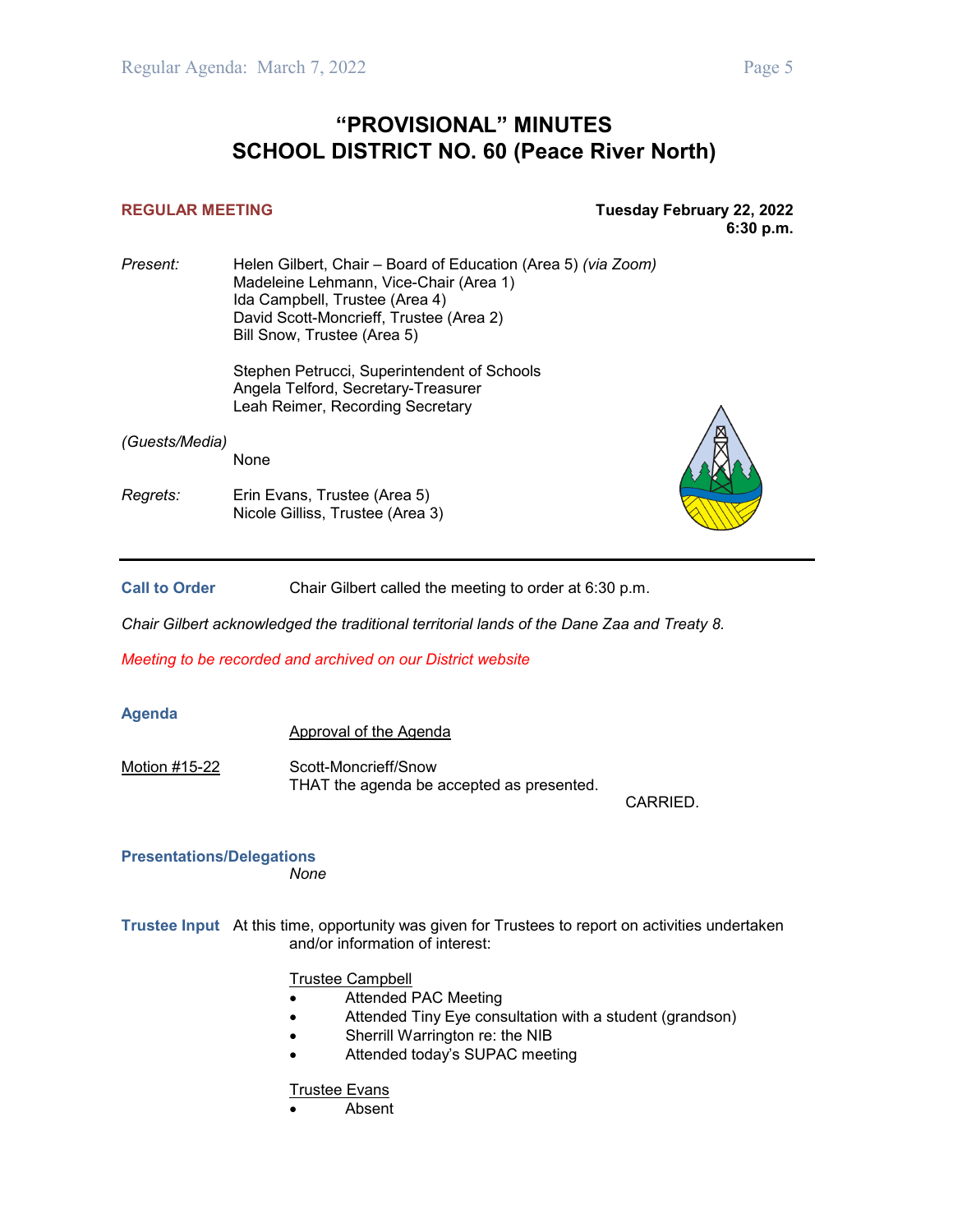#### Trustee Gilliss

**Absent** 

#### Vice-Chair Lehmann

- Attended SUP-PAC meeting today
- Attended Clearview PAC
- Clearview Arena AGM
- Attending Bargaining Session
- BCPSEA Zoom call
- Attended Policy Committee Meeting

#### Trustee Scott-Moncrieff

- Been in contact with all my schools
- Wonowon issues are being sorted
- Invited to taste testing out at Upper Pine
- Prespatou running nicely
- Buick Creek is looking at increasing enrolment by 10% for next year

#### Trustee Snow

- Went to NPSS, ELC and Bert Ambrose talking with staff
- Elections Committee meeting went well
- Attended NIB virtually
- Attended SUP-PAC Meeting

#### Chair Gilbert

- BCSTA Climate Change working group
- NIB work after the meeting
- Policy Committee meeting
- BCSTA Board Chair call
- Thank you everyone for their support while I've been out of town

#### **Minutes of the Regular Board Meeting**

#### Approval of the Minutes

Motion #16-22 Lehmann/Campbell THAT the Regular Meeting Minutes of January 24, 2022 be adopted. CARRIED.

> Business Arising from the Minutes The following business arose from the above noted Minutes:

#### **Regional Science Fair**

- Chair Gilbert write a letter thanking them for their presentation. They had some "asks"
- Superintendent it's primarily an "in kind" support which includes the facilities, tables, and chairs. The availability of TTOC's for those on the executive may hamper our ability to make that commitment at this point in terms of not knowing how many that would be. That would be something that we have done in the past. We would not be able to commit to paying for chaperones or TTOC's, or other costs for national or international fairs at this time as they are unknown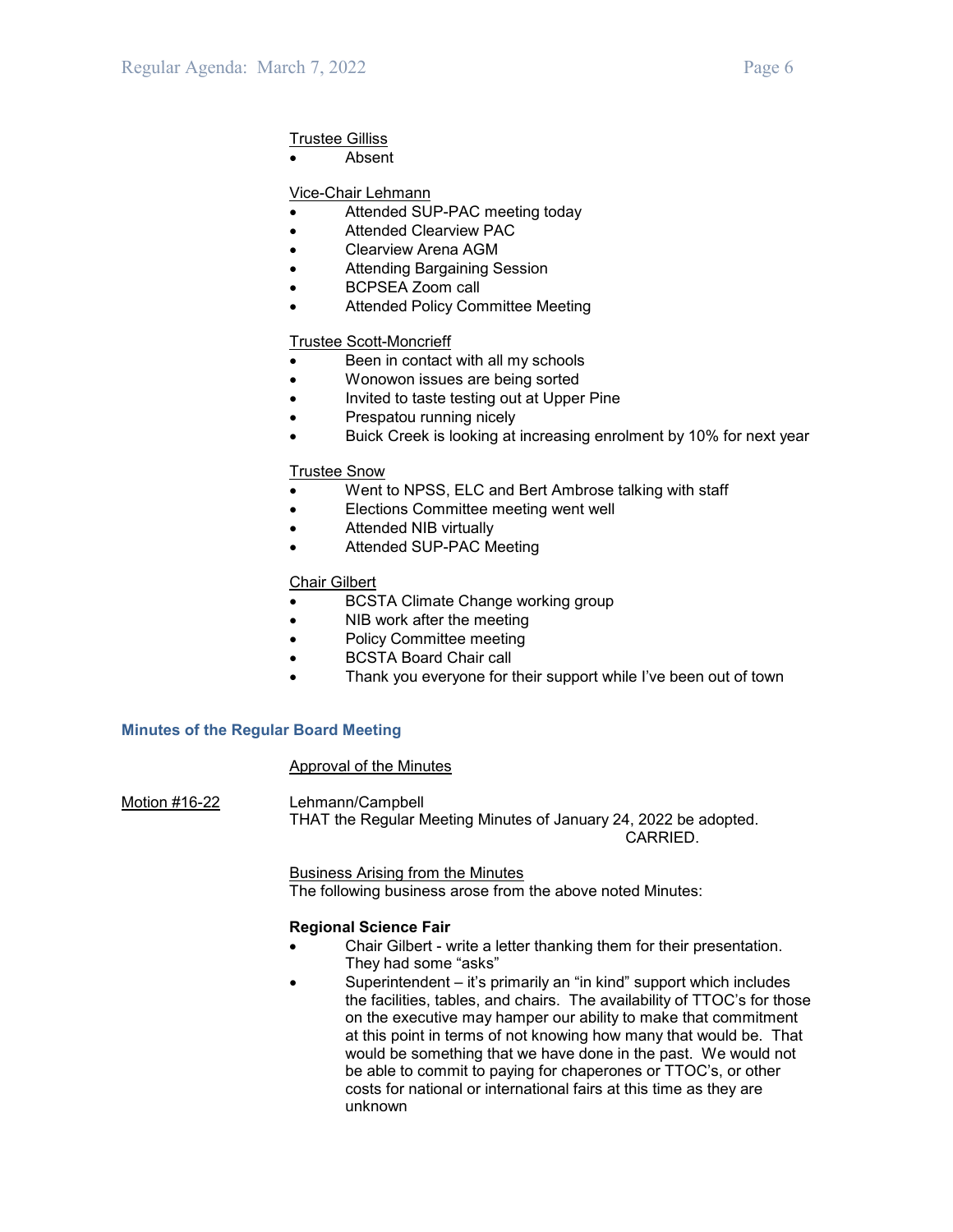**ACTION:** The Board Chair will write a letter thanking them for their presentation and responding to their "asks" for the Regional Science Fair

#### **Approval of Excerpts**

Motion #17-22 Campbell/Lehmann THAT the excerpts from the December 13, 2021 In Camera Meeting Minutes be approved and appended to these Regular Meeting Minutes. CARRIED.

#### **Announcements & Reminders**

| February 28        | Non-Instructional Day (Report Writing) |            |                   |
|--------------------|----------------------------------------|------------|-------------------|
| March 7            | NPAA Meeting                           | 4:00 p.m.  | Virtual           |
| March 7            | <b>Board Meetings</b>                  | 5:00 p.m.  | <b>Board Room</b> |
| March 16/17        | Early Dismissal Day                    |            |                   |
| March 21           | <b>BCSTA AGM Motions to Membership</b> |            |                   |
| March 21           |                                        |            |                   |
| to April 4         | <b>Spring Break</b>                    |            |                   |
| April 4            | NPAA Meeting                           | 4:00 p.m.  |                   |
| April 11           | <b>COTW Meetings</b>                   | 12:30 p.m. | <b>Board Room</b> |
| April 15/18        | Good Friday/Easter Monday              |            |                   |
| <b>April 21-24</b> | <b>BCSTA AGM</b>                       |            | <b>Vancouver</b>  |
| April 22           | NID Day (Pro-D)                        |            |                   |
| April 25           | <b>Board Meetings</b>                  | 5:00 p.m.  | Board Room        |
| April 26           | SUP-PAC Meetings (Snow/Evans)          | 12:00 p.m. |                   |
|                    |                                        |            |                   |

#### **Senior Staff Reports**

Superintendent's Report

A written and electronic report was presented. Topics discussed and reported included:

#### **Human Resources Summary for Teachers & AO's**

• For information purposes

#### **Superintendent's Report**

- For information purposes
- BASC concern regarding "undercutting" other programs in the committee. Secretary-Treasurer – we looked into that beforehand

#### **Out of District Field Trip**

See motion below

#### Motion #18-22 Scott-Moncrieff/Snow THAT the Board accept the Superintendent's Report with the exception of the Out of District Field Trip.

CARRIED.

Motion #19-22 Campbell/Snow THAT the Board approve the Out of District Field Trip for Taylor Elementary School.

CARRIED.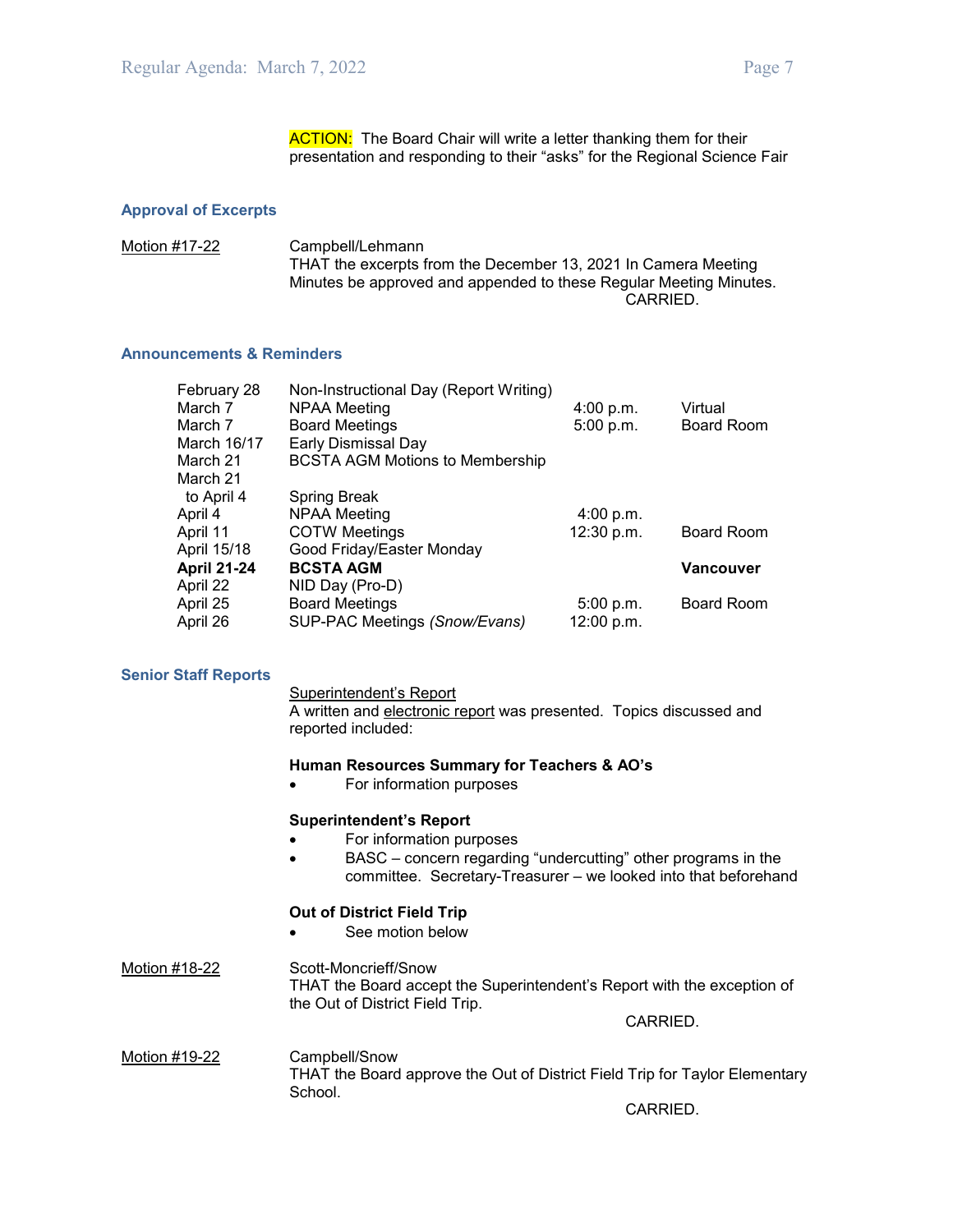#### Secretary-Treasurer's Report

A written report was presented. Topics discussed and reported included:

#### **Finance Update to January 31, 2022**

- For information purposes
- Correction: we are on track with the newly updated numbers
- Alberta Student revenue will be funded this year. Not sure what will be happening next year but will be getting more information

#### **Annual Amended Budget** *(Attachment)*

- Special Purpose Funds need to be spent in the year they're given. We've been given grace with Strong Start, Ready Set Learn and French fund because we can't do business as usual. Community Links and AFG we can carry forward. CEF we cannot carry forward
- Chair Gilbert if we're moving to a three-year budget, when we get the amended budget will we see 2 or 3 years out? Secretary-Treasurer – assume it will need to be addressed for next year's amended budget
- Discussion around the three-year budget process when it is implemented next year

#### **Enrollment Projections**

- For information purposes
- Developed after speaking with department heads, Indigenous Services, ELL and Learning Services
- For September enrollment, worked with the Superintendent and Director of Instruction, used Ministry of Education's projections and assumed a 2% growth for each year
- Ambiguous process with the KEY as we haven't received all of the information yet
- Numbers are conservative
- Ministry re-assessed their projections two years for our district. They re-set every year as does the company we use for projections (PTSGI). We use ministry, PTSGI and our own knowledge to base our projections

#### **Trustee Indemnity**

- Effective January 1, 2022 CPI rates…3.90% index less 1% (2.9%)
- Attached policy shows the increase in indemnity for trustees

#### **Human Resources Support Staff Summary**

- For information purposes
- Of the 5 resignations, 2 have moved, 1 is going to school and the other 2 represent people who didn't rejoin the district after being on a leave after 20 months
- Bus drivers? no news, still a shortage. With the daily health checks, there are some runs that can't run for the day

Motion #20-22 Snow/Scott-Moncrieff THAT the Board accept the Secretary-Treasurer's Report CARRIED.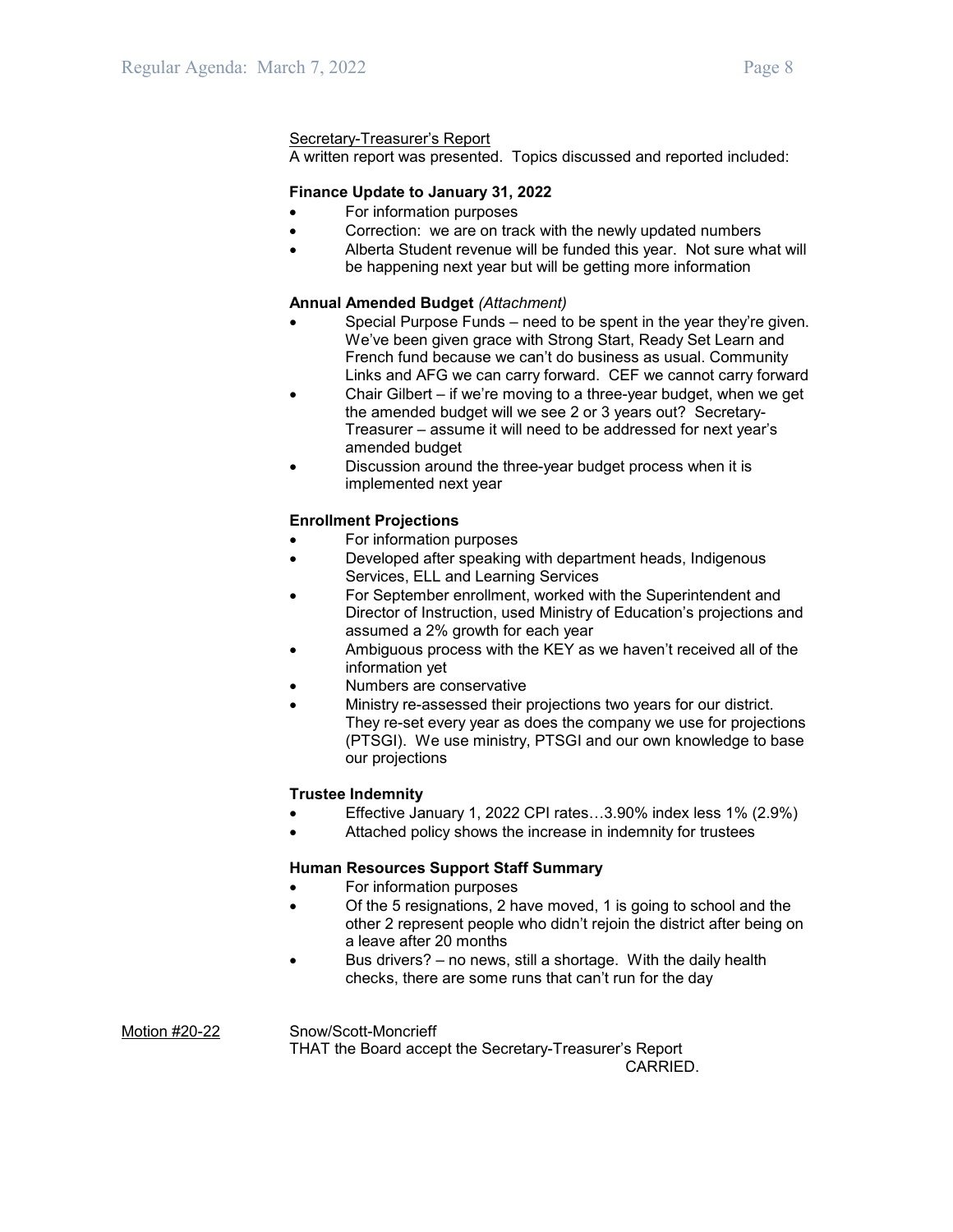### **Reports of Regular Committee of the Whole Meeting**

|                      | Approval of the Minutes - February 7, 2022                                                                                                                                         |          |
|----------------------|------------------------------------------------------------------------------------------------------------------------------------------------------------------------------------|----------|
|                      |                                                                                                                                                                                    |          |
| Motion #21-22        | Snow/Scott-Moncrieff<br>THAT the Board accept the Regular Committee of the Whole minutes of<br>February 7, 2022 and its recommendations                                            | CARRIED. |
|                      | <b>Business Arising from the Minutes</b><br>The following business arose from the above noted Minutes:                                                                             |          |
|                      | Taylor School Framework - The administrator, Nancy Maxfield also<br>presented to the Taylor PAC                                                                                    |          |
|                      | <b>Policy Committee</b>                                                                                                                                                            |          |
|                      | Policy Committee Meeting Notes - February 7, 2022<br>For information purposes                                                                                                      |          |
| Motion #22-22        | 8001.2 Accumulated Operating Surplus                                                                                                                                               |          |
|                      | Lehmann/<br>That a Notice of Motion be issued for Policy 8001.2 Accumulated Operating<br>Surplus.                                                                                  |          |
|                      |                                                                                                                                                                                    | CARRIED. |
| Motion #23-22        | 8001.3 Financial Planning & Reporting<br>Scott-Moncrieff/<br>That a Notice of Motion be issued for Policy 8001.3 Financial Planning &                                              |          |
|                      | Reporting.                                                                                                                                                                         | CARRIED. |
| Motion #24-22        | Bylaw 1/90 Organization of the Board                                                                                                                                               |          |
|                      | Snow/<br>That a Notice of Motion be issued for Bylaw 1/90 Organization of the Board.                                                                                               | CARRIED. |
|                      | <b>ACTION:</b> Send out the above mentioned for Notice of Motion.                                                                                                                  |          |
|                      |                                                                                                                                                                                    |          |
| <b>Other Reports</b> | <b>BCSTA</b>                                                                                                                                                                       |          |
|                      | Chair Gilbert – because of events happening around the province,<br>districts are encouraged to look at policy on Codes of Conduct and<br>due process in the event of a difficulty |          |
|                      | Will take to Trustee Evans to include in the work of the Policy<br>Committee                                                                                                       |          |

**ACTION:** Chair Gilbert to refer the Code of Conduct policy to Trustee Evans (Policy Committee)

#### **BCPSEA**

• Vice-Chair Lehmann – attended a meeting that mostly dealt with updates for districts who have implemented the mandatory vaccine policy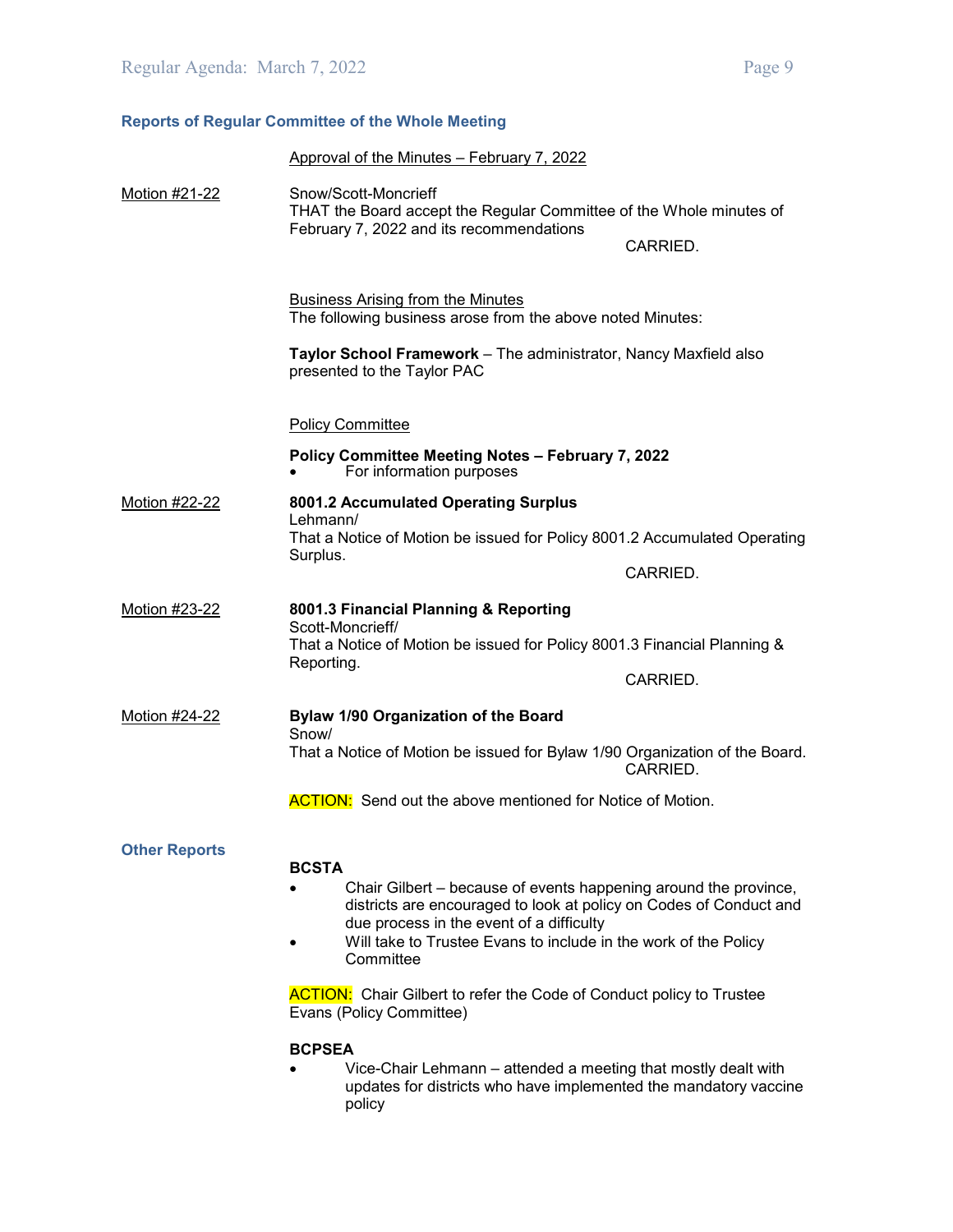#### **Board Pro-D Committee**

- Secretary Treasurer to finish the Financial Literacy Presentation. Confirmed by all trustees present that they would like Angela to finish her presentation. Having the presentation done in segments over time has contributed to better understanding than if we had done the whole thing at once.
- Have contacted local media and will look into a presentation at a COTW meeting

**ACTION:** Helen to talk to Angela to confirm best time for Angela to finish presentation.

#### **Amended Annual Budget Bylaw 2021-2022**

| <b>Motion #25-22</b>                           | Scott-Moncrieff/Snow<br>THAT in accordance with Section 68(4) of the School Act, all three readings<br>of the Amended Annual Budget Bylaw 2021-2022 be given at this meeting. | CARRIED. |
|------------------------------------------------|-------------------------------------------------------------------------------------------------------------------------------------------------------------------------------|----------|
| Motion #26-22                                  | Snow/Lehmann<br>THAT the Board adopt the First Reading of Amended Annual Budget Bylaw<br>2021-2022                                                                            | CARRIED. |
| Motion #27-22                                  | Scott-Moncrieff/Snow<br>THAT the Second and Third Reading be read in short form                                                                                               | CARRIED. |
| Motion #28-22                                  | Snow/Lehmann<br>THAT the Board adopt the Second Reading of Amended Annual Budget<br>Bylaw 2021-2022                                                                           | CARRIED. |
| Motion #29-22                                  | Scott-Moncrieff/Snow<br>THAT the Board adopt the Third and Final Reading of Amended Annual<br>Budget Bylaw 2021-2022                                                          | CARRIED. |
| <b>Correspondence</b>                          | None                                                                                                                                                                          |          |
| <b>Unfinished Business</b>                     | The following unfinished business arose from the previous meeting minutes:<br>None                                                                                            |          |
| <b>New Business</b>                            | None                                                                                                                                                                          |          |
| <b>PRNTA Update - Michele Wiebe, President</b> |                                                                                                                                                                               |          |

• No report, not present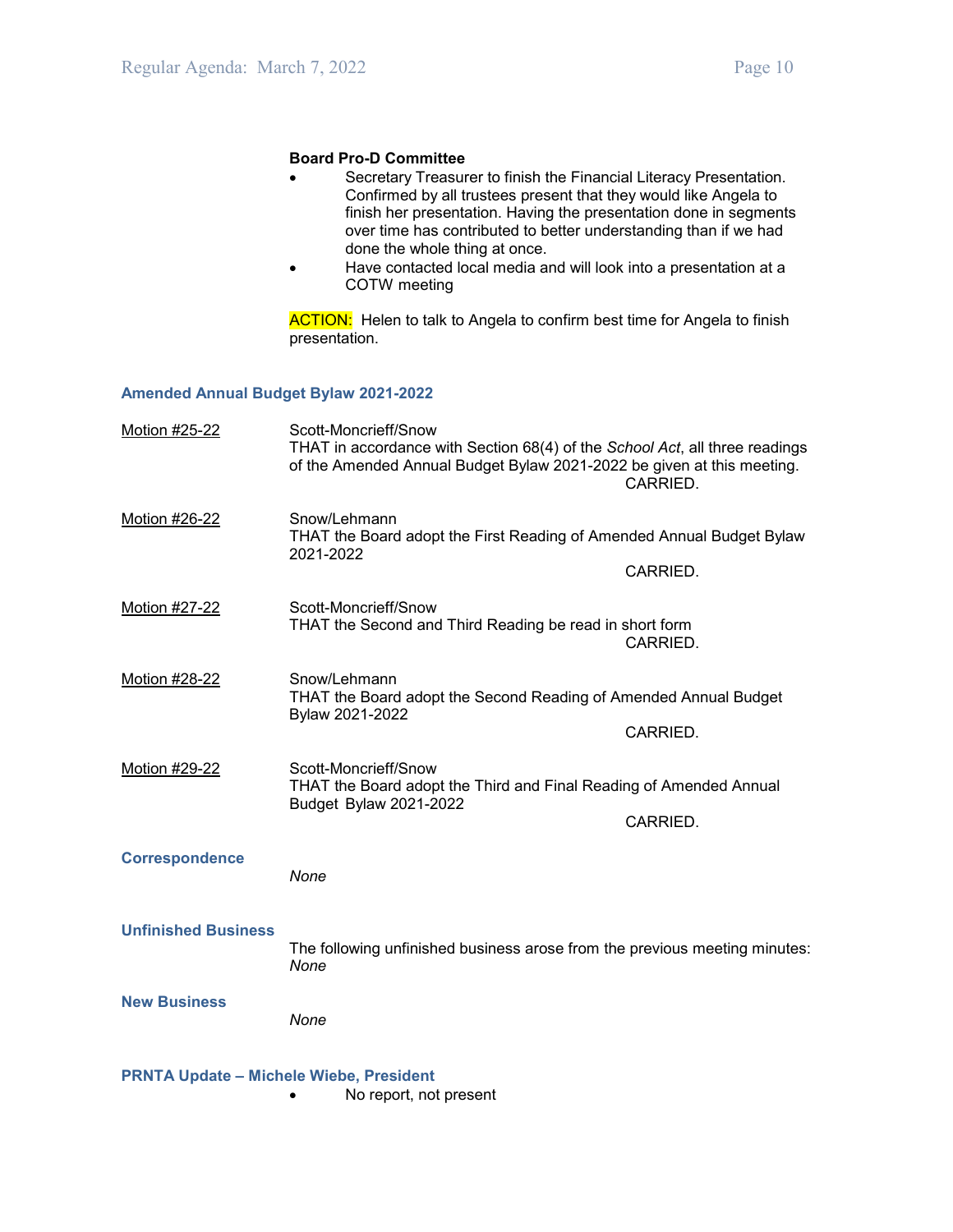**CUPE Local #4653 Update – Jennie Copeland, President** • No report, not present

**District Parent Advisory Council (DPAC) Report – President** • Not present

**Questions from Press/Public**

At this time, opportunity was given for questions from the press *None*

**Adjournment**

Motion #30-22 Snow/Scott-Moncrieff THAT the meeting be adjourned. (7:48 p.m.)

\*\*\*\*\*\*\*\*\*\*\*\*\*\*\*\*\*\*\*\*

\_\_\_\_\_\_\_\_\_\_\_\_\_\_\_\_\_\_\_\_\_\_\_\_\_\_\_\_\_\_ \_\_\_\_\_\_\_\_\_\_\_\_\_\_\_\_\_\_\_\_\_\_\_\_\_\_ HELEN GILBERT, CHAIR, ANGELA TELFORD, ANGELA TELFORD, BOARD OF EDUCATION

SECRETARY-TREASURER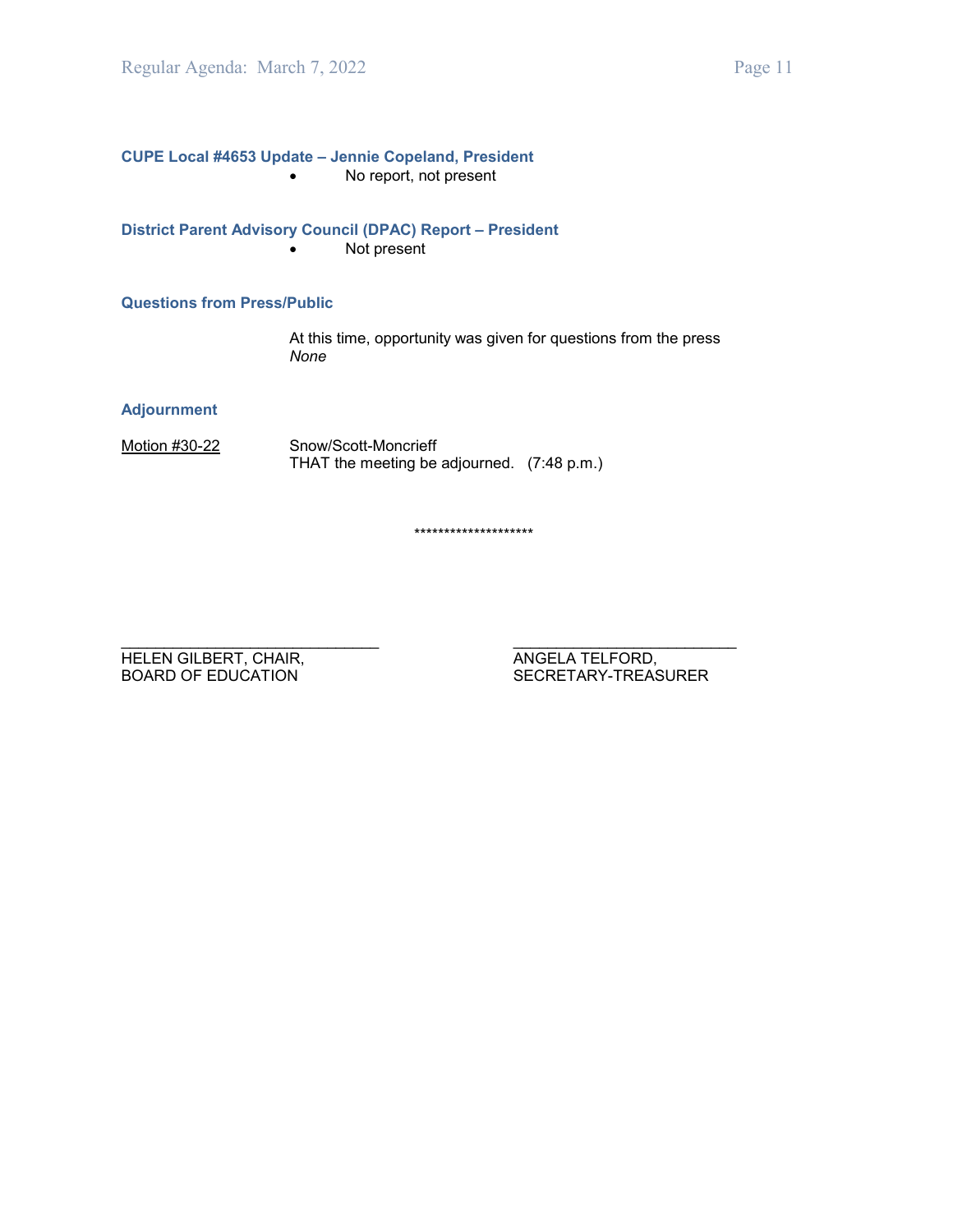# **EXCERPTS FROM THE JANUARY 24, 2022 "IN CAMERA" MEETING MINUTES**

*The meeting was called to order and the In-camera Meeting Minutes, December 13, 2021 were read and adopted.*

#### **Business Arising**

- Community Communication
- BCPSEA Bargaining Survey
- NE Roundtable
- 

**Superintendent's Report** Items discussed and reported included:

- COVID Q & A
- Staffing Shortage Report

#### **Secretary-Treasurer's Report**

Items discussed and reported included:

- Joint Health & Safety Committee Meeting Minutes January 11, 2022
- Preliminary Operational Budget Status Update

#### **Committee of the Whole Reports – Business Arising**

• None

#### **Other Reports**

- **BCSTA**
- BCPSEA

#### **Correspondence**

• None

#### **Unfinished Business**

• None

#### **New Business**

• None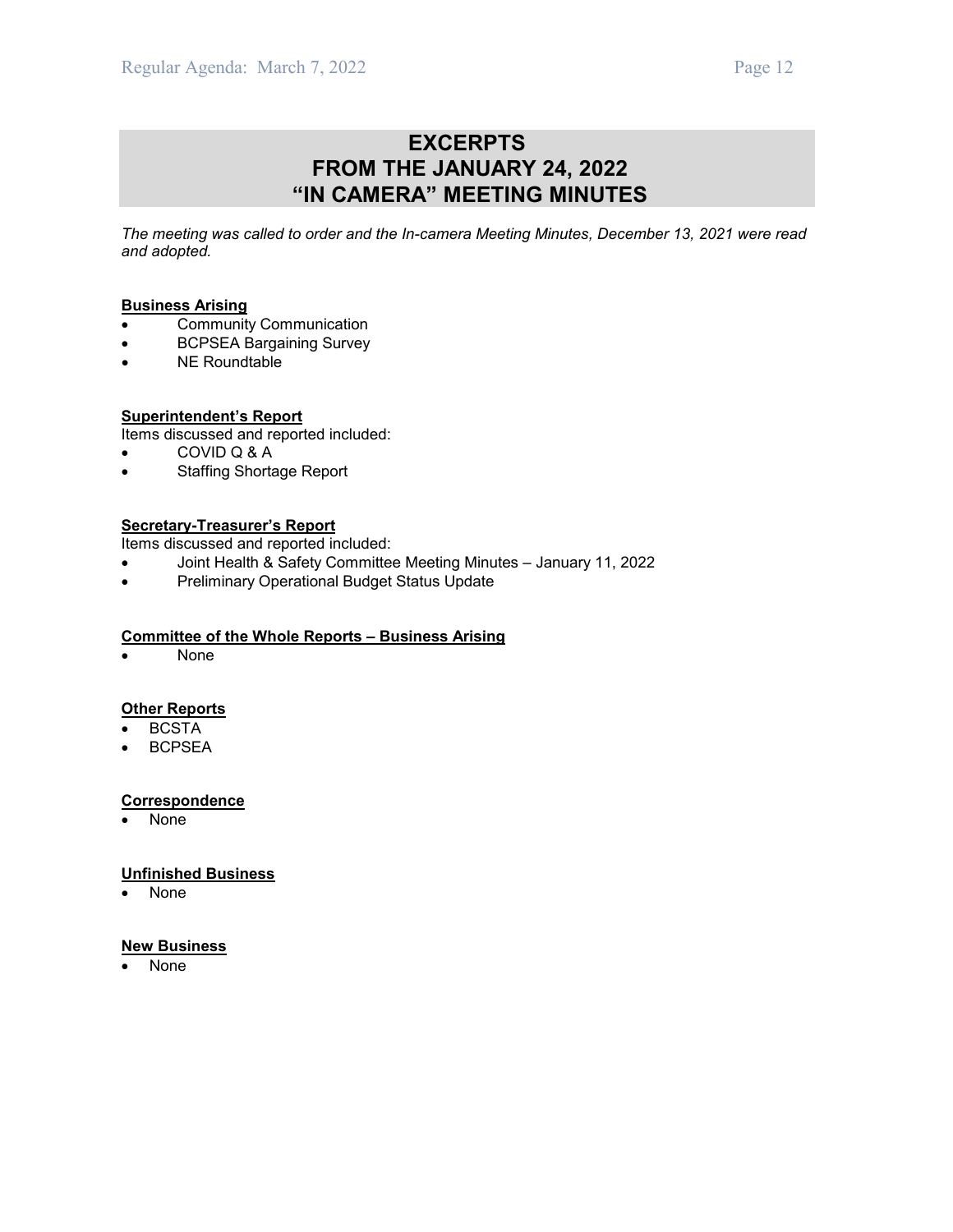#### *REGULAR MEETING*

#### *REPORT TO THE*

#### *BOARD OF SCHOOL TRUSTEES*

#### *FROM THE SUPERINTENDENT OF SCHOOLS*

*Monday, March 7, 2022*

#### **Human Resources**

#### **1. Human Resources Summary Report for Teachers**

Human Resources Summary Report for Teachers & AO's *for period of February 18th to March 3rd, 2022*

|                           | Personnel<br>Assignments | Leaves of<br>Absence | Admin<br>Appointments | Resignations<br>/Retirements | Reports on<br>Teachers |
|---------------------------|--------------------------|----------------------|-----------------------|------------------------------|------------------------|
| <b>New</b><br>assignments | 11                       |                      |                       | 7                            |                        |
| Changes to<br>existing    | 9                        | 6                    |                       |                              |                        |
| Return from<br>leave      |                          |                      |                       |                              |                        |
| Payout prep               |                          |                      |                       |                              |                        |

- RETIREES only:
- St. Louis, Lynn
- Driedger, Harold

### **Education**

#### **1. Superintendent's Report**

<https://togetherwelearn.prn.bc.ca/2022/03/04/superintendents-report-march-2022/>

#### **2. Out-of-District Field Trips** *(Attachment)*

*Recommended Motion: That the Board of Education approve the attached Out-of-District Field Trips for North Peace Secondary School and North Peace Secondary (International & Careers)*

Respectfully submitted

Stephen Petrucci, EdD Superintendent of Schools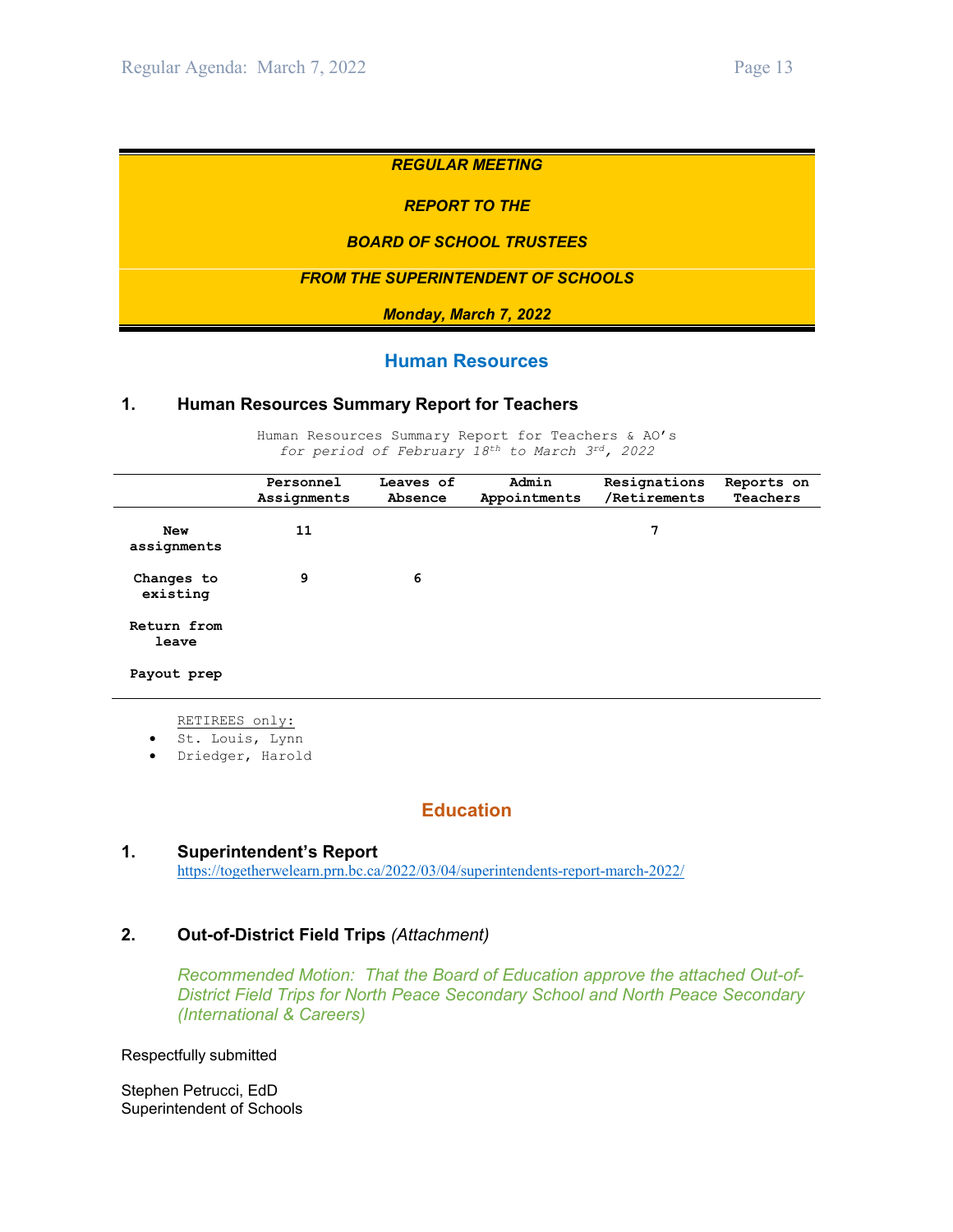#### **REPORT TO THE**

#### **BOARD OF EDUCATION**

#### **FROM THE SECRETARY-TREASURER**

**Monday, March 7, 2022**

#### **REGULAR MEETING**

# **Operations**

#### **Human Resources**

### **1. Human Resources Support Staff Summary**

Human Resources Summary Report for Support Staff *For period of February 17th, 2022 to March 3, 2022*

|                     | Personnel<br>Assignments | Leaves of<br>Absence | Resignations |
|---------------------|--------------------------|----------------------|--------------|
| New assignments     | 2                        |                      | 3            |
| Changes to existing | 6                        |                      |              |
| Return from leave   |                          |                      |              |
| Layoff              |                          |                      |              |
| Retirements         |                          |                      |              |

**Governance**

Angela Telford, Secretary-Treasurer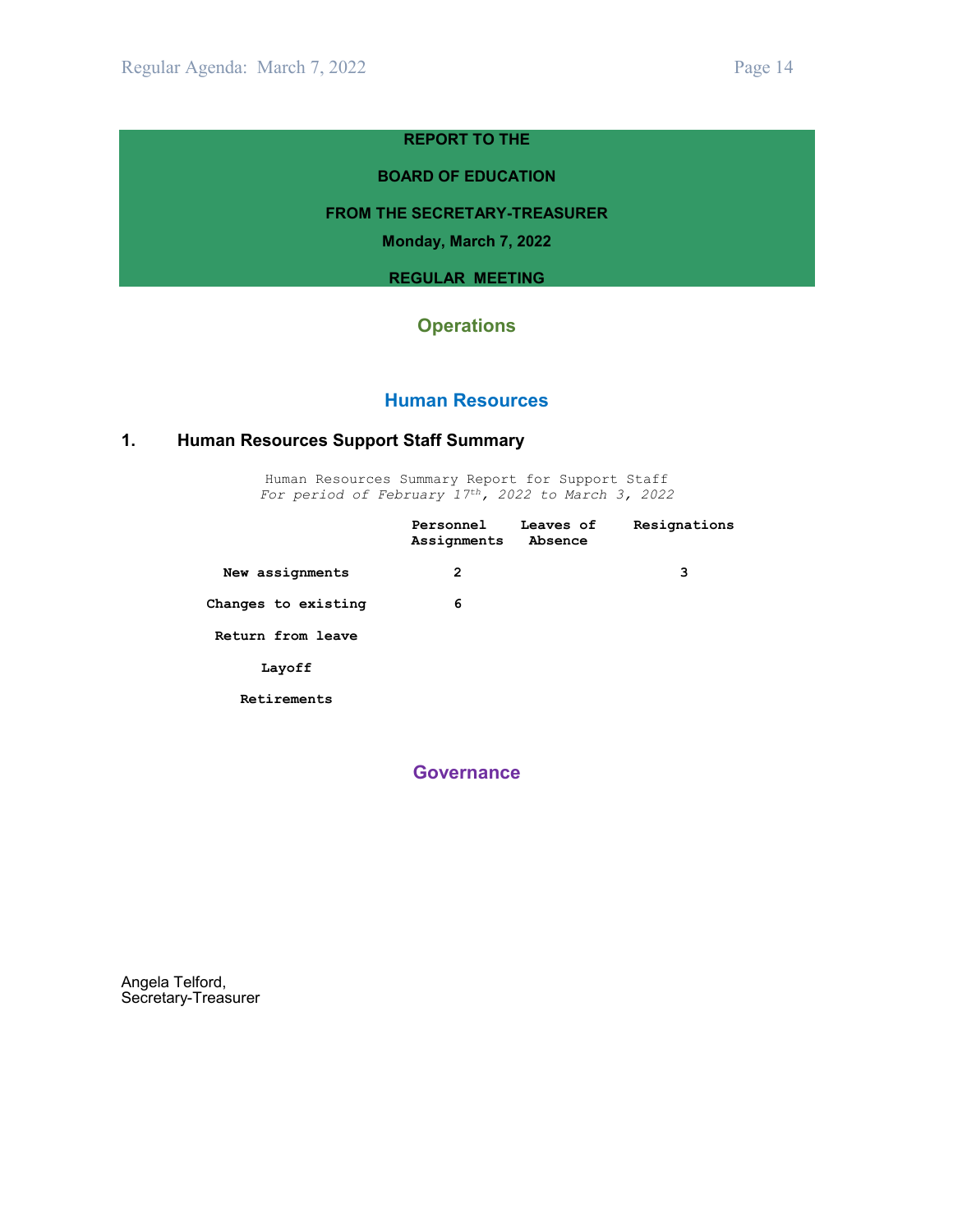SCHOOL DISTRICT NO. 60 (PEACE RIVER NORTH)

OUT-OF-DISTRICT SPORTS / FIELD TRIPS 2021-2022 FOR BOARD APPROVAL

**EXX** 

**SCHOOL: NORTH PEACE** 

| <b>Sports/Activity</b>                       | Dates of                              | <b>Destination</b>         | Transportation                                       | Description of Activities:                                                                                                                                                     |
|----------------------------------------------|---------------------------------------|----------------------------|------------------------------------------------------|--------------------------------------------------------------------------------------------------------------------------------------------------------------------------------|
| & Grade/Team:                                | Travel                                |                            |                                                      | (names of chaperones, dates & description of<br>(name of coach, chaperones & locations)<br>Description of Sports:<br>activities)                                               |
| <b>OU-DIN</b><br>Campus                      | March 10,<br>2022                     | Northern Lights<br>College | <b>School Bus</b>                                    | professional chef training program at the DC campus<br>March 10, 2022 - Students will be visiting the<br>Teachers: Leanne Dyck, Sharon Hoecherl<br>of Northern Lights College. |
| Jr. Girls                                    | Feb 17-19                             | Prince George              | <b>Bus</b>                                           | Coach/Teacher: Rebecca Kaye<br>Jr. Girls basketball zones<br>Hotel: Super 8                                                                                                    |
| Provincials<br>Basketball<br>Sr. Girls       | February 28-<br>March 6 <sup>th</sup> | Langley BC                 | Transportation<br>Charter Bus-<br>Diversified        | Coach/Teacher: Jaclyn McNicol<br>Hotel: Sandman Signature<br>Sr. Girls basketball team                                                                                         |
| Provincials<br><b>Basketball</b><br>Sr. Boys | March 5-March<br>$\frac{1}{2}$        | <b>Langley BC</b>          | Transportation<br>Charter Bus-<br><b>Diversified</b> | Coach: Ryan Galay & Ethan Lang<br>Teacher Sponsor: David Price<br>Sr. Boys Basketball Team                                                                                     |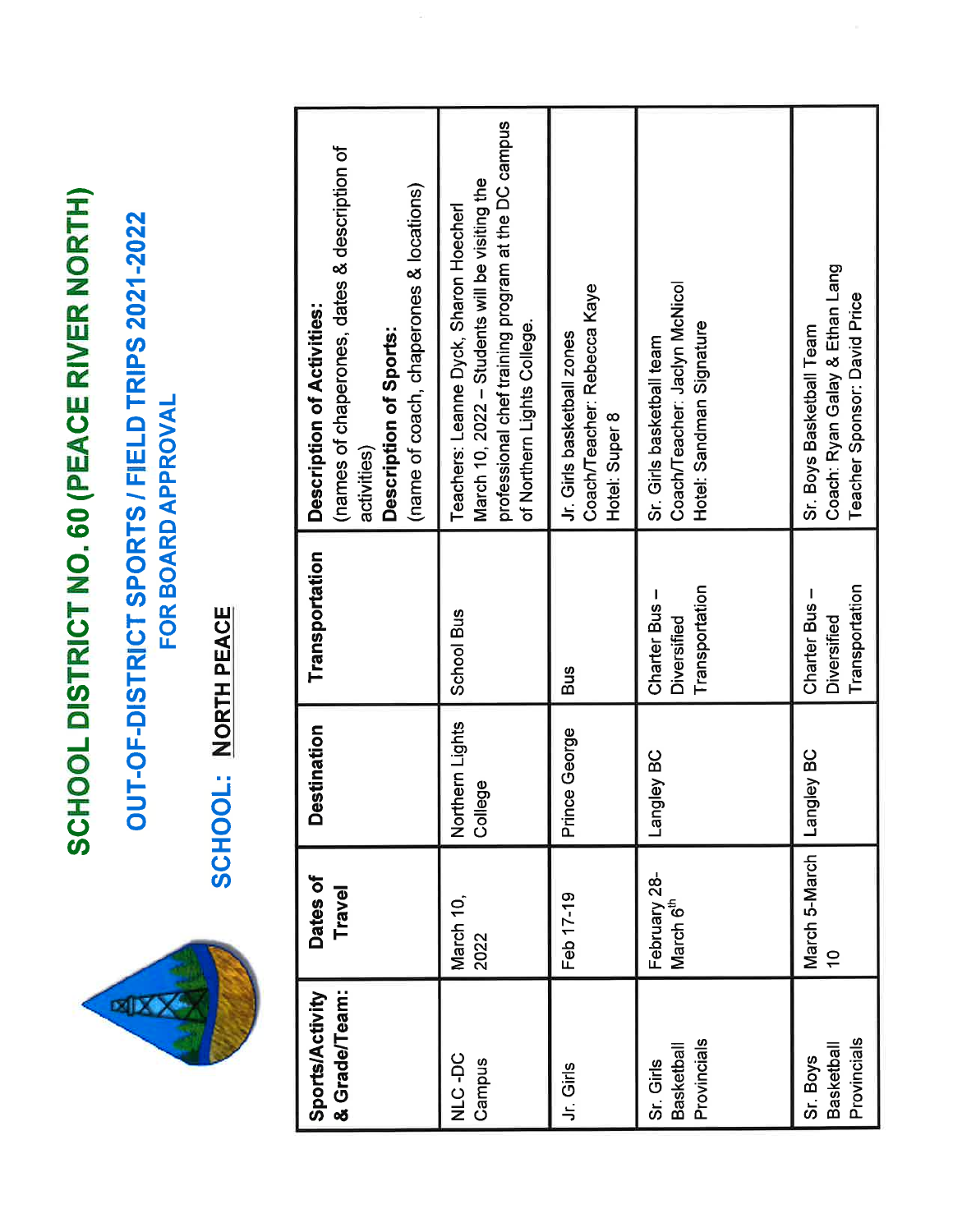| HOOL DISTRICT NO. 60 (PEACE RIVER NORTH) | UT-OF-DISTRICT SPORTS / FIELD TRIPS 2021-2022 | SCHOOL: NPSS (INTERNATIONAL & CAREERS) | (names of chaperones, dates & description of<br>(name of coach, chaperones & locations)<br>Description of Activities:<br>Description of Sports:<br>activities) |  |
|------------------------------------------|-----------------------------------------------|----------------------------------------|----------------------------------------------------------------------------------------------------------------------------------------------------------------|--|
| ပ္တ                                      | FOR BOARD APPROVAL                            |                                        | Transportation                                                                                                                                                 |  |
|                                          |                                               |                                        | <b>Destination</b>                                                                                                                                             |  |
|                                          |                                               |                                        | Dates of<br><b>Travel</b>                                                                                                                                      |  |
|                                          |                                               |                                        | & Grade/Team:<br><b>Sports/Activity</b>                                                                                                                        |  |

Brian Campbell, Dania Pimm, Jodi Hickey Andy Hickey, NikkiMacLachian **Charter Bus** March 11th 2022 Powder King

Ski Trip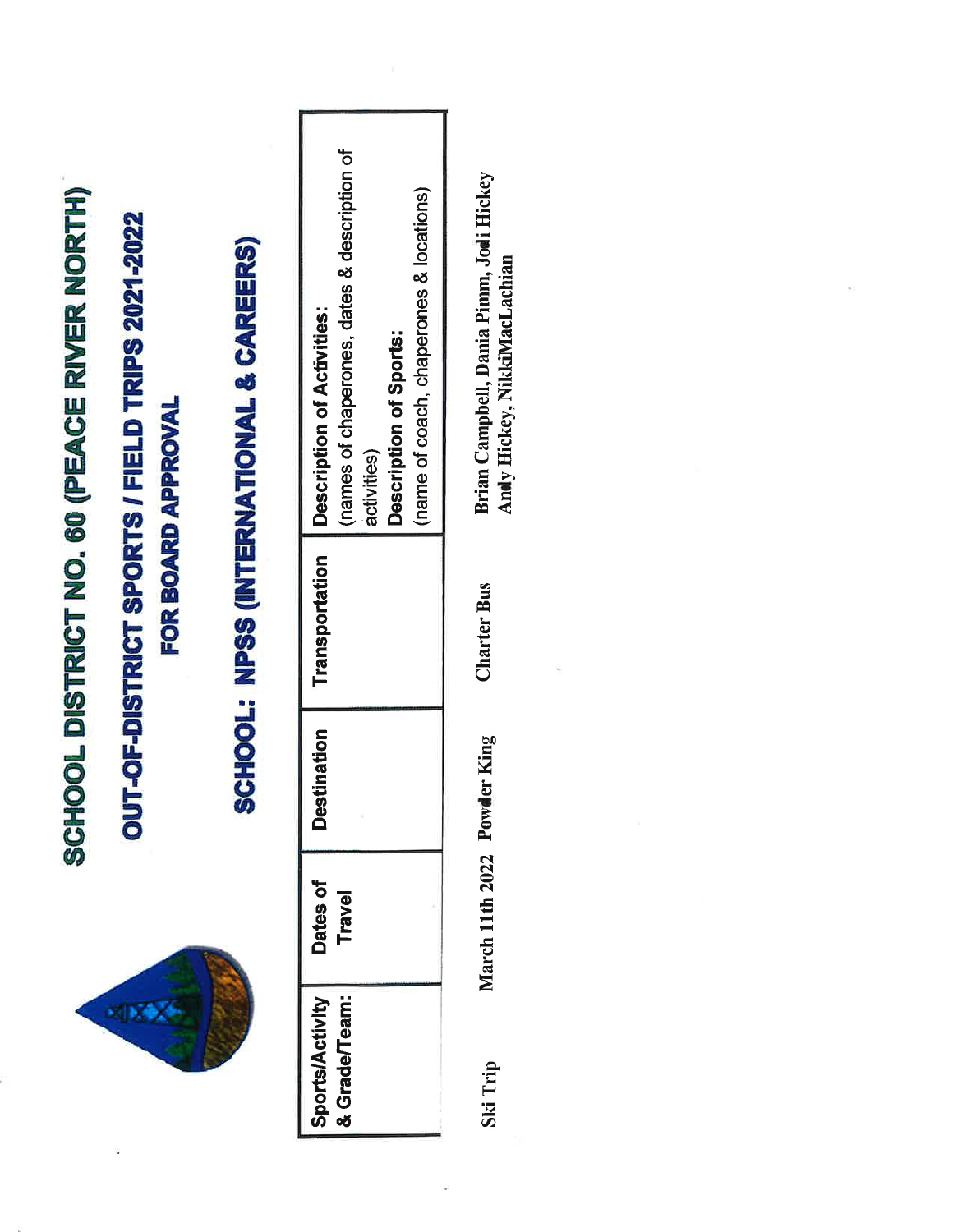

# **Title BCSTA COVID WORKING GROUP**

# **Sponsor**

NORTHERN INTERIOR BRANCH

# **Authorization**

### **To be completed by the Board Chair, BCSTA Branch Association President, BCSTA Committee Chair or BCSTA President:**

- $\boxtimes$  \*This motion has been passed in final wording by a majority vote of the Board/Branch/Committee and that vote is recorded in the official proceedings of the Board/Branch/Committee
- $\boxtimes$  \* Helen Gilbert is authorized by the Board/Branch/Committee to discuss and, if necessary, edit the motion. The Authorized Contact Person's hngilbert@prn.bc.ca and 250-262-6822.
- $\boxtimes$  \*I confirm that I have read the BCSTA Motion Guide

# **BCSTA Bylaws, Policies and Foundational Statements**

Please indicate if the proposed motion relates to an existing Foundational Statement or Policy Statement in **[BCSTA's](http://bcsta.org/about/bylaws-policies-and-operations/) Policies**. You must check one or more boxes.

- ☐ Relates to Foundational Statement No. [#]
- $\Box$  Relates to Policy Statement No. [#]
- $\Box$  Propose to make this motion a new policy statement.
- $\boxtimes$  This is an action motion and does not change or contradict any existing Foundational Statement or Policy Statement.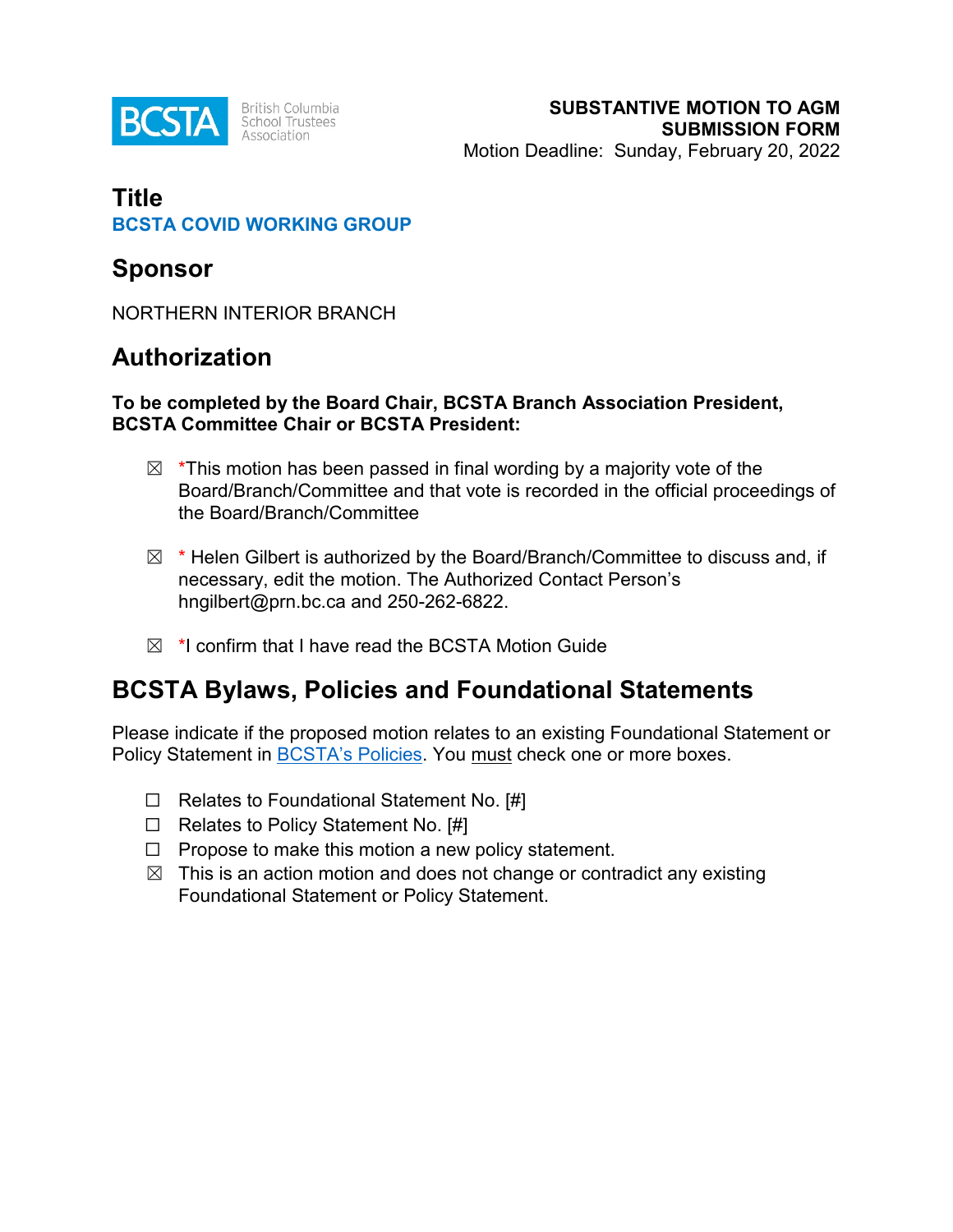# **Motion**

Please clarify who the recipient of the motion is/who should do the work associated with the motion. (e.g. Ministry of Education, Ministry of Finance, etc.)

*That BCSTA reinstate the COVID working group* [CB1]*in order to prepare an updated report to the MinistryBoard of Directors* [CB2]*regarding the extraordinary costs connected to COVID recovery in the 2021/2022 school year as well as potential future costs related to new norms/expectations coming out of the pandemic.*

# **Rationale**

Provide a *succinct* description of why this motion is needed, plus any relevant background information.

- This motion is necessary because Districts did not receive the same funding for COVID expenses this year and no one expected COVID to be a factor for most district budgets foref the 21/22 school year  $\cos$ . If the information that is collected shows that districts are facing financial challenges in 21/22, the BCSTA should ask the Ministry to address this and respond to any future needs that emerge.
- At this point, some districts are well above proposed budgets in TTOC costs. For many, Support staff replacement costs are also higher than anticipated
- The new norm from COVID is if you are sick you stay home. You do a disservice to students and colleagues when you come to school when you are not well.
- There is a concern that TTOC and Replacement Staff costs will not go back to pre-pandemic levels
- A lot of event driven reporting has been added to districts and there has been a compounding effect that has added to workload issues. This is a burden for small districts that have to do the same number of reports no matter their size and staffing level. Work load issues have emerged that may result in the need to hire more staff and thus there will be cost increases.

…

# **Optional References**

Provide links to additional background material (e.g., legislation, websites, etc.)o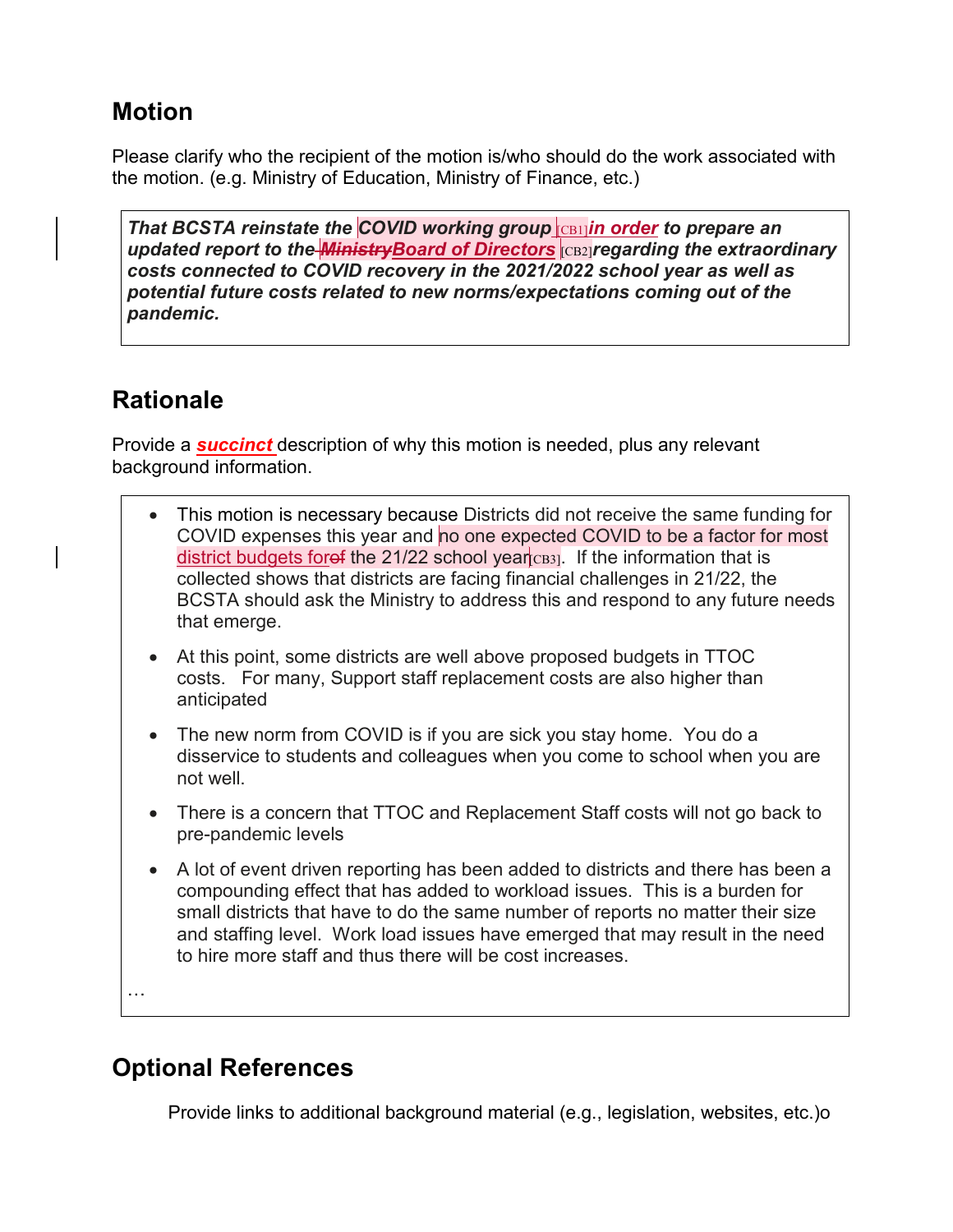Moving Forward Rebuilding Education After Covid 19 BCSTA Report

# **REMINDERS:**

# **\*PLEASE ENSURE YOU HAVE COMPLETED THE ENTIRE FORM**

\*Please send a **Word version** of the completed motion submission form to [motions@bcsta.org.](mailto:motions@bcsta.org)

\*Visit the [BCSTA](https://bcstahub.org/) HUB to see the BCSTA Motion [Checklist](https://bcstahub.org/EmailNotificationLink.po?handle=4611903&name=Advocacy_Letters) and other resources regarding preparing motions for BCSTA's AGM and Provincial Council.